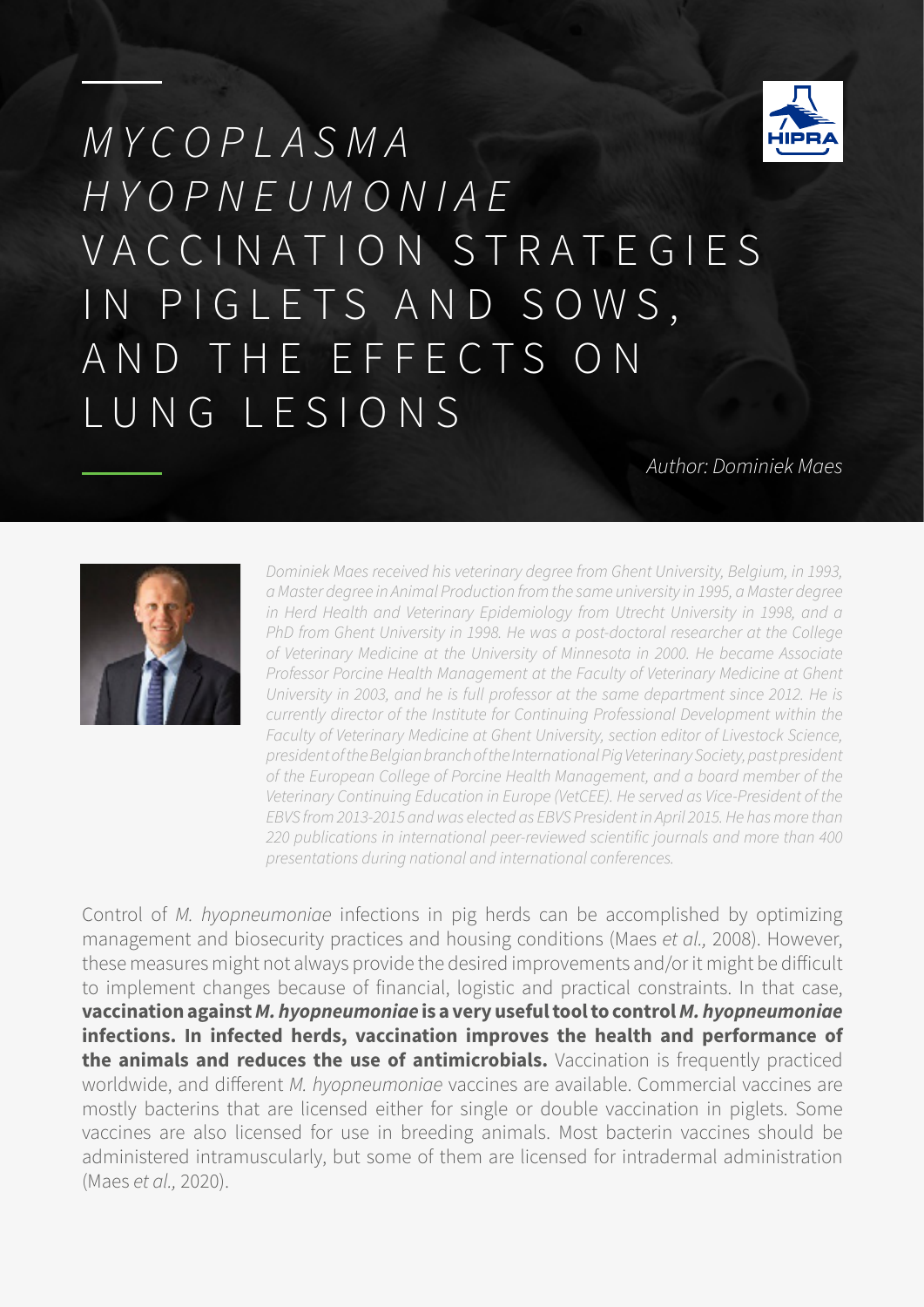## Effects of vaccination

The advantages of piglet vaccination are a decrease of the performance losses due to *M. hyopneumoniae* infections: improvement of average daily gain (ADG) (2-8%), feed conversion ratio (2-5%) and sometimes mortality rate (Del Pozo Sacristan, 2014).

Additionally, shorter time to reach slaughter weight, less variation in slaughter weight (more homogeneous carcasses), reduced clinical signs (coughing), lower prevalence and severity of *Mycoplasma*-like lung lesions and lower treatment costs are observed (Maes *et al.,* 1998, 1999; Jensen *et al.,* 2002). Although *M. hyopneumoniae*  infections do not cause pleurisy lesions, infections gained early during the rearing of fatteners have been shown to predispose for pleurisy recorded at slaughter (Holmgren *et al.,* 1999). Correspondingly, studies showed that M. hyopneumoniae vaccination may lead to a decrease in pleurisy in slaughter pigs (Maes *et al.,* 1999; del Pozo *et al.,* 2014), probably due to a lower number of secondary bacterial infections such as those with Pasteurella multocida and/or Actinobacillus pleuropneumoniae (Marois *et al.,* 2009). The currently used vaccines also reduce the number of *M. hyopneumoniae* organisms in the respiratory tract (Meyns *et al.,* 2006; Vranckx *et al.,* 2012) and decrease the infection level in a herd (Sibila *et al.,* 2007).

However, the protection against clinical signs and Mycoplasma-like lung lesions is often incomplete and vaccination does not prevent colonization. Transmission models under experimental (Meyns *et al.,* 2006) and field conditions (Pieters *et al.,* 2010; Villarreal *et al.,* 2011) showed that vaccination conferred only a limited and non-significant reduction of the transmission ratio of *M. hyopneumoniae*. Therefore, these authors concluded that vaccination as only control measure will not eliminate M. hyopneumoniae from infected pig herds. The effects of vaccination may also be variable between herds. This may be caused by non-compliance with the basic principles of good vaccination practices e.g. improper storage conditions and administration of the vaccine, poor hygiene at vaccination, and not following the guidelines mentioned in the leaflet.

However, also other factors such as stress at vaccination, infections with other pathogens at the moment of vaccination, co-infections involved in porcine respiratory disease complex (PRDC), diversity of *M. hyopneumoniae* strains, and maternal immunity might influence vaccination efficacy (Maes *et al.,* 2020).

### Vaccination strategies

In *M. hyopneumoniae*-free herds or in herds with very low infection levels, vaccination may not be recommended since under these conditions, the benefits of vaccination may not outweigh the costs. In other farms, different vaccination strategies have been adopted, depending on the type of herd, production system and management practices, infection pattern and preferences of the pig producer.

#### **Piglet vaccination**

Since infections with *M. hyopneumoniae* may already occur during the first weeks of life (Villarreal *et al.,* 2010), vaccination of piglets is the most common vaccination strategy.

Its efficacy has been demonstrated in numerous experimental and field studies (Jensen *et al.,* 2002). Vaccination of suckling piglets (early vaccination; < 4 weeks of age) is most common, especially in single-site herds, whereas vaccination of nursery/early fattening pigs (late vaccination; between 4 and 10 weeks) is sometimes practiced, especially in three-site systems where late infections are more common. Originally, double vaccination was the most frequent practice.

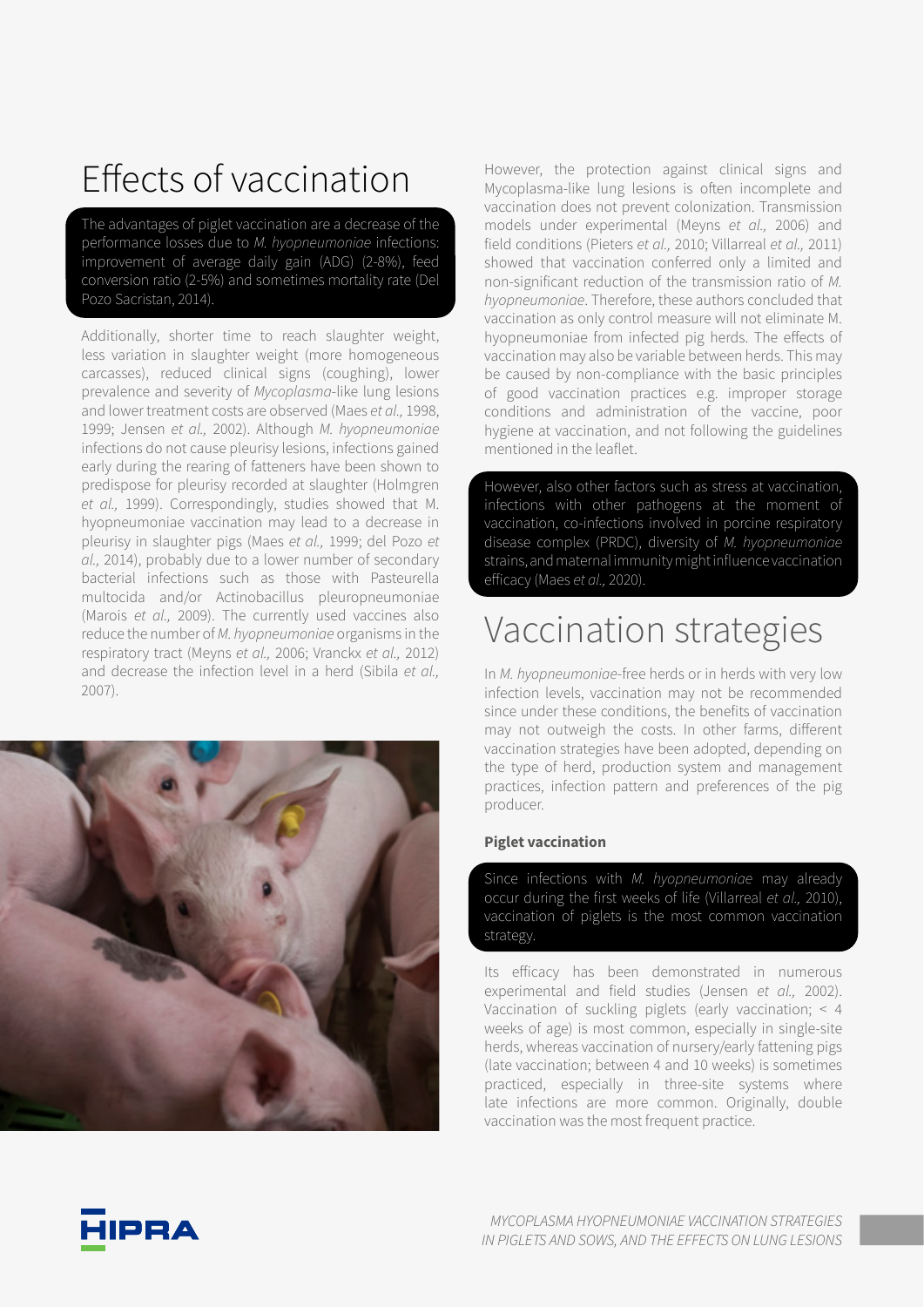Currently, one-dose vaccination is more frequently used, mainly because it requires less labor and it can be implemented more easily in routine management practices at the farm (Baccaro *et al.,* 2006).

With one-dose vaccines, the skill of the pig producer or employee to vaccinate properly might be more critical for vaccine compliance since only one injection is administered. Single vaccination at either 7 or 21 days of age was efficacious (performance, lung lesions) in a pig herd with clinical respiratory disease during the second half of the fattening period (Del Pozo Sacristan *et al.,* 2014). Experimental (Arsenakis *et al.,* 2016) and field studies (Arsenakis *et al.,* 2017) have shown that vaccinating piglets three days prior to weaning conferred slightly better results (performance, lung lesions) than vaccination at weaning. An overview of the effect of piglet vaccination obtained in different studies on lung lesions and other parameters have been published by Del Pozo Sacristan (2014). Reductions of 5% to more than 50% in the prevalence of pneumonia lesions were obtained, along with a significant reduction in the severity of the lesions. A meta-analysis, based on 63 *M. hyopneumoniae*  vaccination studies showed that vaccinated animals on average had 22 gram higher ADG than non-vaccinated animals (Jensen *et al.,* 2002).

As a general rule, vaccination needs to be administered before animals become infected. Vaccination of suckling piglets has the advantage that immunity can be induced before pigs become infected with *M. hyopneumoniae*, and that less infections with other pathogens are present that can interfere with the immune response.

Nursery pigs have a lower level of maternal immunity but may already be infected with *M. hyopneumoniae*  (Villarreal *et al.,* 2010). In addition, the age-window in which piglets become infected may vary between successive groups within a herd (Sibila *et al.,* 2004). Vaccination strategies tailored to specific farm infection patterns e.g. vaccination of piglets at least two weeks prior to seroconversion have been successful in decreasing the impact of *M. hyopneumoniae* infection (Wallgren *et al.,* 2000). Some pathogenic infections e.g. with porcine reproductive and respiratory syndrome virus (PRRSV), porcine circovirus type 2 (PCV-2) or S. suis mainly take place after weaning and may affect the general health status of the pigs, and consequently interfere with proper immune responses after vaccination. Also, in case of intramuscular administration, iatrogenic transmission of these pathogens may take place during vaccination.



#### **Breeding gilt vaccination**

Vaccination of breeding gilts during gilt acclimation or quarantine unit is commonly practiced (Garza-Moreno *et al.,* 2018). Vaccination is recommended in case negative gilts or gilts with unknown infection status will enter a herd that is infected with *M. hyopneumoniae*.

The aim is to stimulate and homogenize the immunity of the replacement gilt population and to avoid destabilization of the breeding stock immunity. Vaccination of gilts twice (at 2 and 6 weeks post entry) in the gilt acclimation unit significantly reduced the proportion of PCR positive gilts at 14 weeks post entry in a farm that was clinically infected with M*. hyopneumoniae* (Garza-Moreno *et al.,* 2019).

Vaccination also increased the antibody levels of the gilts and their offspring. Although vaccination did not provide full protection, the infection level within the gilt population of the studied herd was significantly reduced compared to a group of gilts that was not vaccinated.

#### **Sow vaccination**

Vaccination of sows at the end of gestation is less commonly practiced. It aims to both reduce the shedding of *M. hyopneumoniae* from the sow to the offspring and to confer protection to the piglets via maternally-derived immunity.

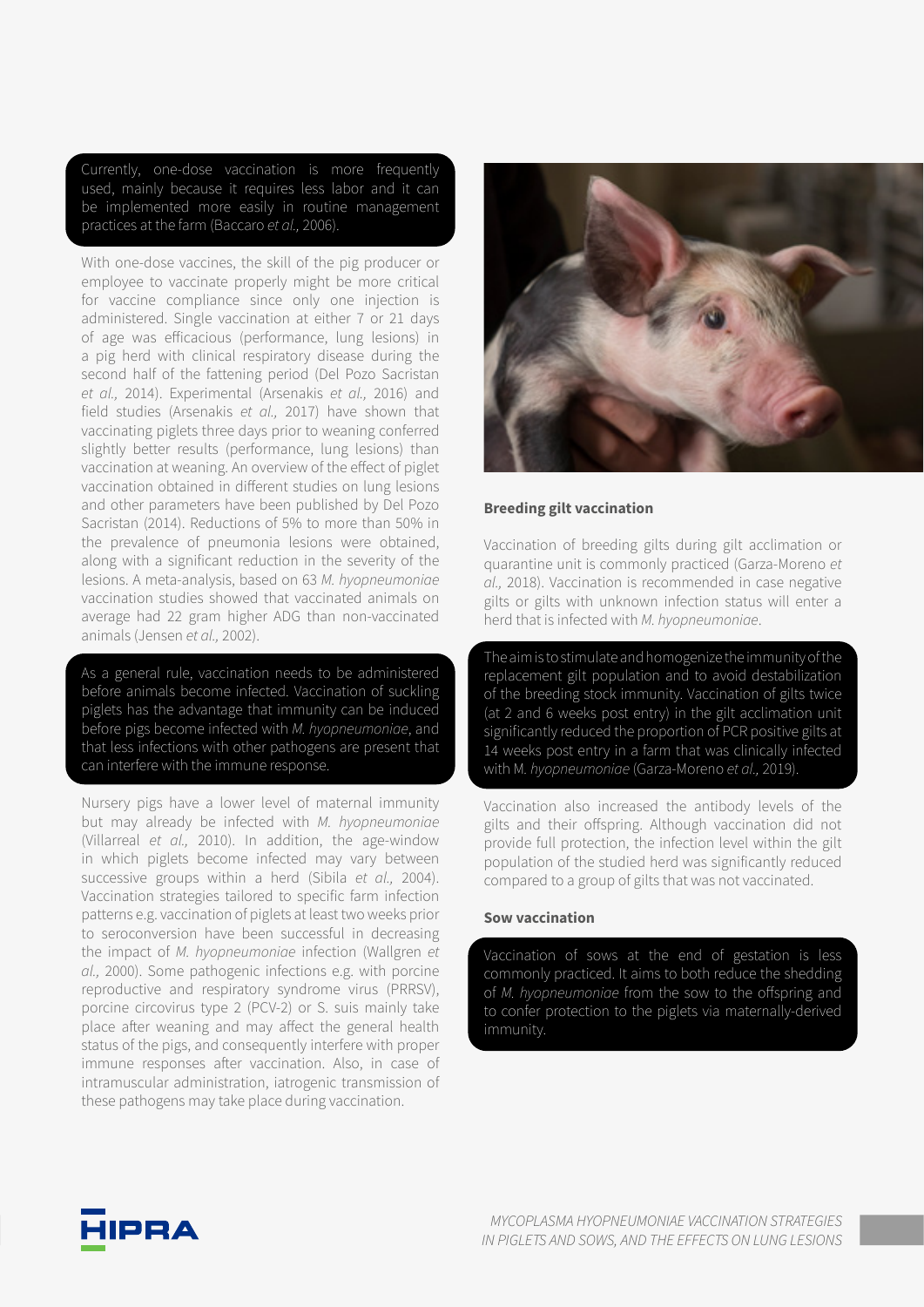Wallgren et al. (1998) showed that serum antibodies in the sow start declining during the last month of gestation and therefore, the authors recommended to vaccinate sows at least four weeks prior to expected farrowing. Maternally derived immunity in piglets provides partial protection against infection of *M. hyopneumoniae* and reduce the severity of clinical signs and Mycoplasma-like lung lesions upon challenge infection of piglets. The initial antibody titers in newborn piglets depend on the immune status of the sow and the amount of colostrum ingested by the piglets (Wallgren *et al.,* 1998). As maternally derived immunity decreases with age of the piglets, also the protection may decrease with age.

Field studies showed that vaccination of sows at the end of gestation resulted in a lower number of *M. hyopneumoniae* colonized piglets at and shortly after weaning, both in farrow-to-finish operations (Arsenakis *et al.,* 2019) and in multi-site production systems (Ruiz *et al.,* 2003; Sibila et al., 2008).

In addition, it was shown that pigs from vaccinated sows also had a lower number of Mycoplasma-like lung lesions at slaughter, compared to pigs from non-vaccinated sows (Arsenakis *et al.,* 2019).

Since piglets from vaccinated sows can still be infected, additional measures to control *M. hyopneumoniae* during the nursery and finishing phases may be warranted. In farms with high levels of *M. hyopneumoniae* infections or in case of clinical symptoms in the sow population, vaccination of all breeding animals at the same moment may be practiced in order to stabilize and homogenize the breeding stock immunity.

#### **Administration routes**

Intramuscular injection is the most frequently used route of administration of *M. hyopneumoniae* vaccination. Intradermal vaccination is also possible with some vaccines. This administration route directly targets epidermal Langerhans cells and dermal dendritic cells, which are essential for efficient T and B cell priming.

In this sense, intradermal vaccination against *M. hyopneumoniae* can be an asset, as more of these specialized antigen presenting cells are present in the skin compared to muscle tissue (Fu *et al.,* 1997).

In addition, no needles are used as the vaccine is administered intradermally via pressure, which may reduce the risk for iatrogenic infections.

The higher dispersion of the antigen at the site of injection may also reduce injection site reactions (Del Pozo Sacristán, 2014).

Beffort et al. (2017) observed less injection site reactions and better efficacy of intradermal compared to intramuscular vaccination in terms of the reduction of clinical signs and macroscopic Mycoplasma-like lung lesions.

Martelli *et al.* (2014) showed that intradermal vaccination with a bacterin induced a systemic humoral and cellmediated immune response as well as local humoral immunity, which was comparable to that obtained by the intramuscular administration of a bacterin. Good results (performance, lung lesions) with intradermal vaccination against M. hyopneumoniae have also been obtained in other studies (Jones *et al.,* 2005; Ferrari *et al.,* 2011; Tassis *et al.,* 2012).

### Take home messages:

Vaccination against *M. hyopneumoniae* is a very useful tool to control *M. hyopneumoniae* infections. In infected herds, vaccination improves the health and performance of the animals and reduces the use of antimicrobials. 1

Factors such as stress at vaccination, infections with other pathogens at the moment of vaccination, co-infections involved in porcine respiratory disease complex (PRDC), diversity of *M. hyopneumoniae* strains, and maternal immunity might influence vaccination efficacy.

2

3

4

One-dose vaccination is more frequently used, mainly because it requires less labor and it can be implemented more easily in routine management practices at the farm.

Intradermal vaccination against *M. hyopneumoniae* can be an asset, as more of these specialized antigen presenting cells are present in the skin compared to muscle tissue. Besides, better efficacy of intradermal compared to intramuscular vaccination in terms of the reduction of clinical signs and macroscopic Mycoplasmalike lung lesions.

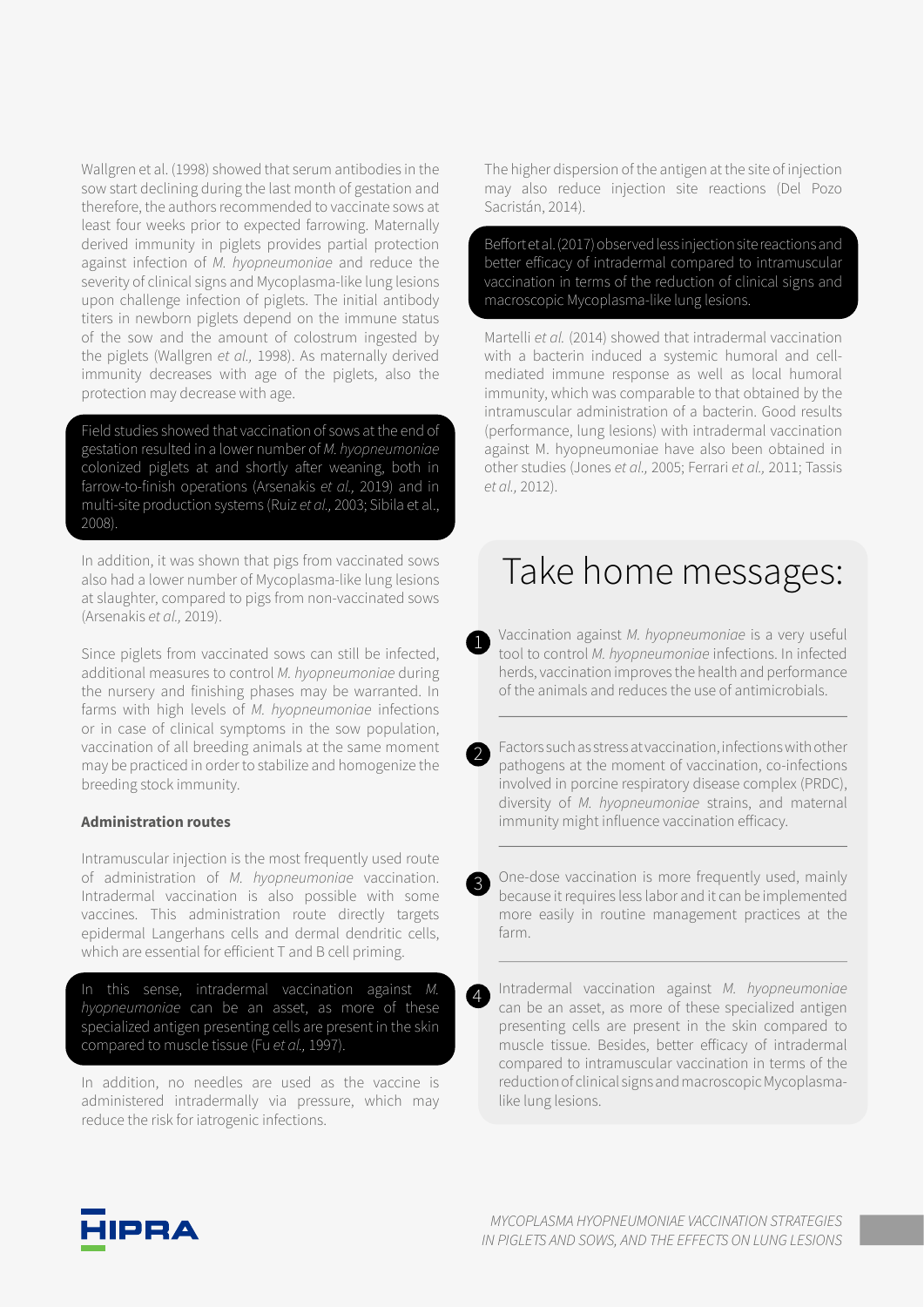**1.** Arsenakis, I., Michiels, A., del Pozo Sacristán, R., Boyen, F., Haesebrouck, F., & Maes, D. (2017). *Mycoplasma hyopneumoniae* vaccination at or shortly before weaning under field conditions: a randomised efficacy trial. *Veterinary Record, 181,* 19.

**2.** Arsenakis, I., Michiels, A., Schagemann, G., Duran, O., Boyen, F., Haesebrouck, F., & Maes D. (2019). Effects of prefarrowing sow vaccination against *Mycoplasma hyopneumoniae* on offspring and lung lesions. *Veterinary Record, 184*(7), 222.

**3.** Arsenakis, I., Panzavolta, L., Michiels, A., Del Pozo Sacristan, R., Boyen, F., Haesebrouck, F., Maes, D. (2016). Efficacy of *Mycoplasma hyopneumoniae* vaccination before and after weaning against experimental challenge infection in pigs. *BMC Veterinary Research, 12,* 63, DOI: 10.1186/s12917-016-0685-9.

**4.** Baccaro, M.R., Hirose, F., Umehara, O., Gonçalves, L.C.B., Doto, D.S., Paixão, R., Shinya, L.T., & Moreno, A.M. (2006). Comparative efficacy of two single-dose bacterins in the control of *Mycoplasma hyopneumoniae* in swine raised under commercial conditions in Brazil. *Brazilian Veterinary Journal, 172,* 526-531.

**5.** Beffort, L., Weiss, C., Fiebig, K., Jolie, R., Ritzmann, M. & Eddicks M. (2017). Field study on the safety and efficacy of intradermal versus intramuscular vaccination against *Mycoplasma hyopneumoniae. Veterinary Record, 181,* 348.

**6.** Del Pozo Sacristan, R. (2014). Treatment and control of *Mycoplasma hyopneumoniae* infections. In: *PhD thesis, Ghent University Belgium,* pp. 189.

**7.** Del Pozo Sacristan, R., Sierens, A., Marchioro, S., Vangroenweghe, F., Jourquin, J., Labarque, G., Haesebrouck, F. & Maes D. (2014). Efficacy of early *Mycoplasma hyopneumoniae* vaccination against mixed respiratory disease in older fattening pigs. V*eterinary Record, 174,* 197.

**8.** Ferrari, L., Borghetti, P., Gozio, S., De Angelis, E., Ballotta, L., Smeets, J., Blanchaert, A. & Martelli, P. (2011). Evaluation of the immune response induced by intradermal vaccination by using a needle-less system in comparison with the intramuscular route in conventional pigs. *Research in Veterinary Science, 90,* 64-71.

**9.** Fu, T., Ulmer, J.B., Caufield, M.J., Deck, R.R., Friedman, A., Wang, S., Liu, X., Donnelly, J.J. & Liu, M.A. (1997). Priming of cytotoxic T lymphocytes by DNA vaccines. Requirement for professional antigen presenting cells and evidences for antigen transfer from myocytes. *Molecular Medicine, 3,* 362-371.

**10.** Garza-Moreno, L., Pieters, M., López-Soria, S., Carmona, M., Krejci R., Segalés, J. & Sibila, M. (2019). Comparison of vaccination protocols against *Mycoplasma hyopneumoniae* during the gilt acclimation period. *Veterinary Microbiology, 229,* 7-13.

**11.** Garza-Moreno, L., Segalés, J., Pieters, M., Romagosa, A. & Sibila, M. (2018). Acclimation strategies in gilts to control *Mycoplasma hyopneumoniae* infection. *Veterinary Microbiology, 219,* 23-29.

**12.** Holmgren, N., Lundeheim, N. & Wallgren, P. (1999). Infections with *Mycoplasma hyopneumoniae* and *Actinobacillus pleuropneumoniae* in fattening pigs; Influence of piglet production system and influence on production parameters. *Journal of Veterinary Medicine series B, 46,* 535-544.

**13.** Jensen, C.S., Ersbøll, A.K. & Nielsen, J.P. (2002). A metaanalysis comparing the effect of vaccines against *Mycoplasma hyopneumoniae* on daily weight gain in pigs. *Preventive Veterinary Medicine, 54,* 265–278.

**14.** Jones, G.F., Rapp-Gabrielson, V., Wilke, R., Thacker, E.L., Thacker, B.J., Gergen, L., Sweeney, D. & Wasmoen, T. (2005). Intradermal vaccination for *Mycoplasma hyopneumoniae*. *Journal of Swine Health and Production, 13,* 19-27.

**15.** Maes, D., Deluyker, H., Verdonck, M., Castryck, F., Miry, C., Lein, A., Vrijens, B. & de Kruif, A. (1998). The Effect of Vaccination against *Mycoplasma hyopneumoniae* in Pig Herds with a Continuous Production System. *Zoonoses and Public Health, 45,* 495-505.

**16.** Maes, D., Deluyker, H., Verdonck, M., Castryck, F., Miry, C., Vrijens, B., Verbeke, W., Viaene, J. & de Kruif, A. (1999). Effect of vaccination against *Mycoplasma hyopneumoniae* in pig herds with an all-in/all-out production system. *Vaccine, 17,* 1024-1034.

**17.** Maes, D., Segalés, J., Meyns, T., Sibila, M., Pieters, M. & Haesebrouck, F. (2008). Control of *Mycoplasma hyopneumoniae* infections in pigs. *Veterinary Microbiology, 126,* 297-309.

**18.** Maes, D., Boyen, F., Dellagostin, O., Shao, G., Haesebrouck, F. (2020). In: Book Mycoplasmas in Swine. Chapter 11. Editors: Dominiek Maes, Marina Sibila, Maria Pieters. ISBN 978-94-6379- 796-2, Acco Publishers, Leuven Belgium, 207-220.

**19.** Marois, C., Gottschalk, M., Morvan, H., Fablet, C., Madec, F. & Kobisch, M. (2009). Experimental infection of SPF pigs with Actinobacillus pleuropneumoniae serotype 9 alone or in association with Mycoplasma hyopneumoniae. Veterinary Microbiology, 135, 283-291.